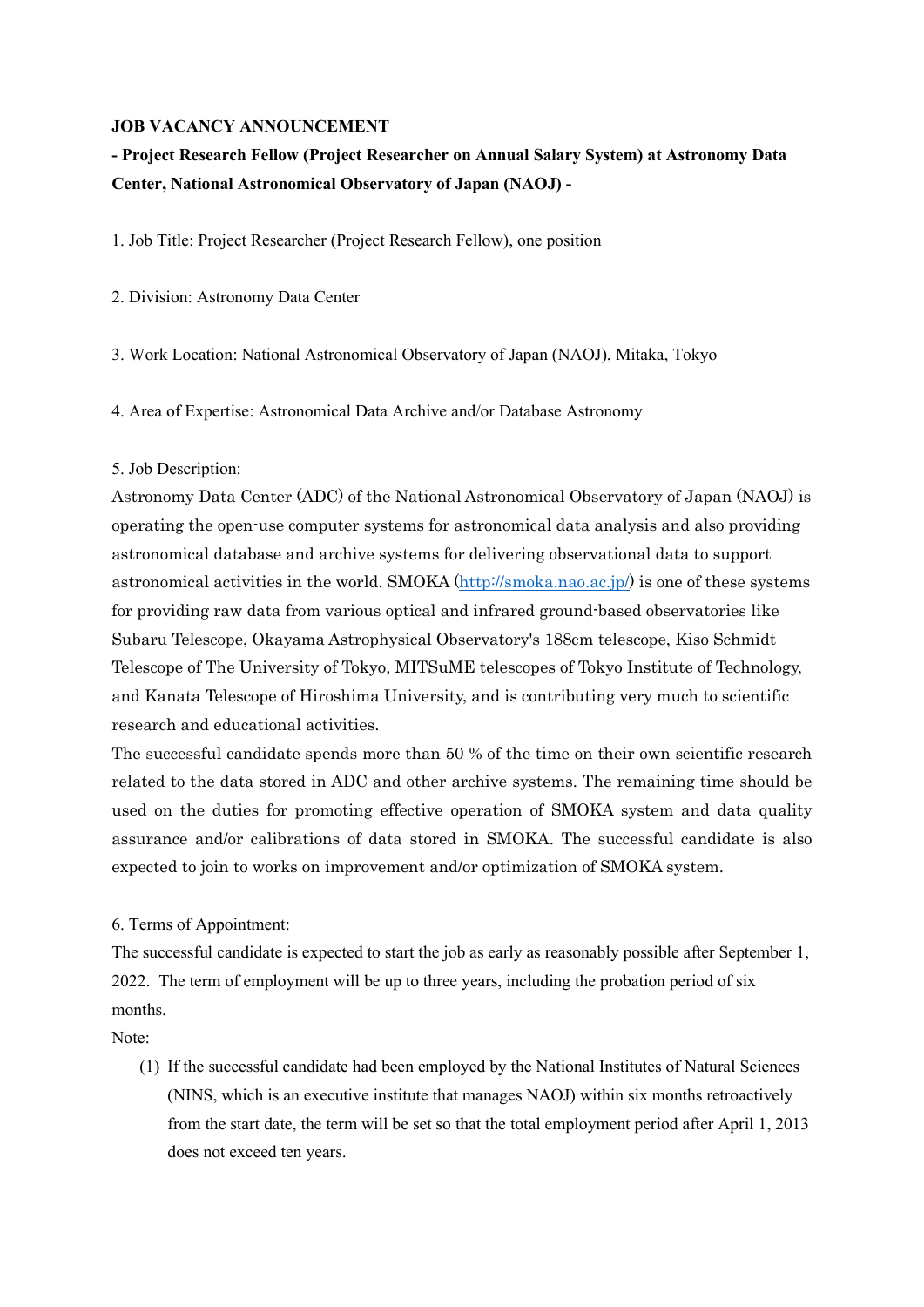- (2) If the successful candidate had been employed as an NAOJ Project Researcher, the term will be set so that the total accumulated period of employment does not exceed five years.
- (3) Renewal is possible only once. The period of employment after renewal shall not exceed two years, and (2) above regarding the total period of employment shall apply as well.
- (4) Annual performance review will be conducted.

7. Qualifications:

- (1) The applicant must have a PhD degree or is expected to have it by the start date.
- (2) The Applicant should have an experience of programing on UNIX based computer system using computer languages like JAVA, and hopefully have the knowledge on relational database. It is also desirable to experience research works by using archived data.
- 8. Labor Conditions:
- (1) Work Type and Work Hours:

The Discretionary Labor System for Professional Work shall be applied. (Standard work hours: 38.75 hrs/week, from 8:30 to 17:15 with an hour intermission)

(2) Holidays:

Saturdays and Sundays, National Holidays, New Year holidays (December 29th - January 3rd), Paid days off (annual leave, summer holidays, etc.)

(3) Social Insurances:

MEXT Mutual Aid Association (health insurance), Employees' Pension Insurance, Employment Insurance, Industrial Accident Compensation Insurance

(4) Remuneration:

The project researcher will be employed under an annual salary system, and will receive a salary of 350,000 JPY per month. Commuting expenses (up to 55,000 JPY per month) will be provided. Retirement allowances are not provided.

- (5) Others:
- Day-care center for children (from 57 days old). \*Availability depends on the situation. Childcare staff does not provide English support.
- Smoking is prohibited on the premises excluding designated outdoor smoking areas.
- Travel and relocation costs to NAOJ will be covered, subject to the travel regulations of NINS (details must be arranged with the administration office).
- 9. Selection Process:

A candidate will be selected through screening of application documents and interview (face-to-face or online). The expense for the interview will not be covered by NAOJ.

10. Required Application Documents: (\*To be prepared in English)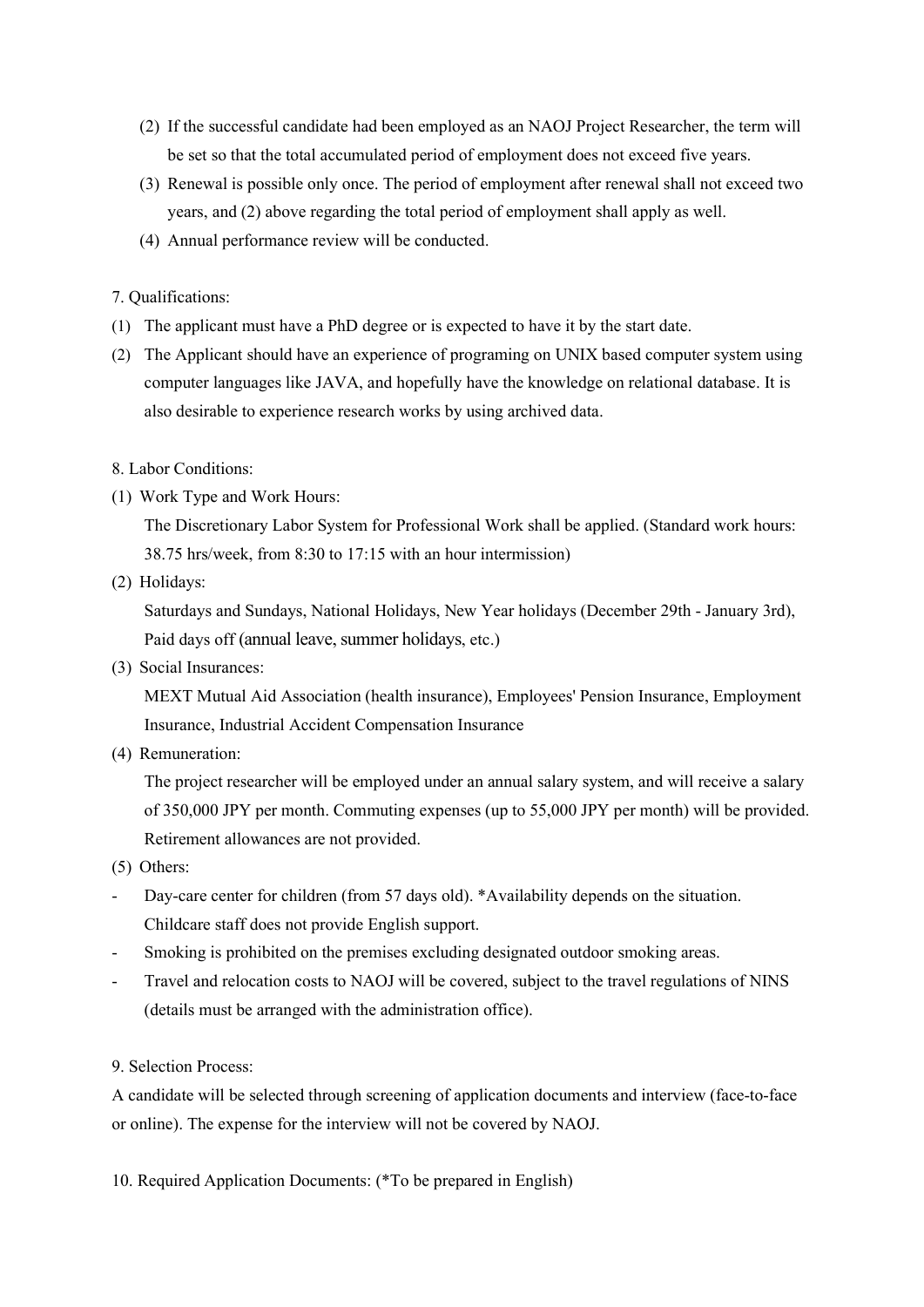- (1) A curriculum vitae,
- (2) A summary of past research activities,
- (3) A list of publications (Separate refereed and non-refereed papers. For co-authored papers, list all the names of authors),
- (4) An outline of research plans,
- (5) PDF copy of three major publications,
- (6) One reference letter: Please ask your reference to upload the letter directly using the URL indicated in 12. before the application deadline. Applicants are responsible for ensuring that the letter is submitted before the application deadline.

11. Closing Date for Application:

The application documents will be accepted until the position is filled by periodic selections but no later than 12:00(noon) on September 30 (Fri.), 2022(Japan Standard Time).

#### 12. Submission:

Applicants are required to apply via the NAOJ Nextcloud on the web.

- (1) Please access the following URL for registration: https://forms.office.com/r/8qSPU4uFFn
- (2) After you submit registration form, you will receive an email showing the URLs for (a) uploading your application documents, and (b) for your reference letter.
- (3) Please ask your reference to upload the letter via the URL (2)(b).
- (4) Please upload the application documents (from 10. (1) through 10. (5) above) via the URL (2)(a). These files must be in PDF format (max 50MB each, 100MB in total, at most 10 files).

## 13. Contacts:

If you have any question related to the job description, please contact;

KOSUGI, George,

Director of Astronomy Data Center, NAOJ

E-mail: george.kosugi AT\_nao.ac.jp (replace  $AT$  with  $@)$ 

If you have any question related to the other items, please contact;

E-mail: job12-pjt-researcher2 AT nao.ac.jp (replace AT with  $(\alpha)$ )

14. Remarks

- Information submitted in your application documents will not be used for any purpose other than the selection process and for contacting you with necessary notices in connection with the selection. Once the selection process is complete, we will securely dispose of all application documents and personal information, except for those submitted by the successful candidate.
- The fellow will receive annual research funds of 500,000 JPY.